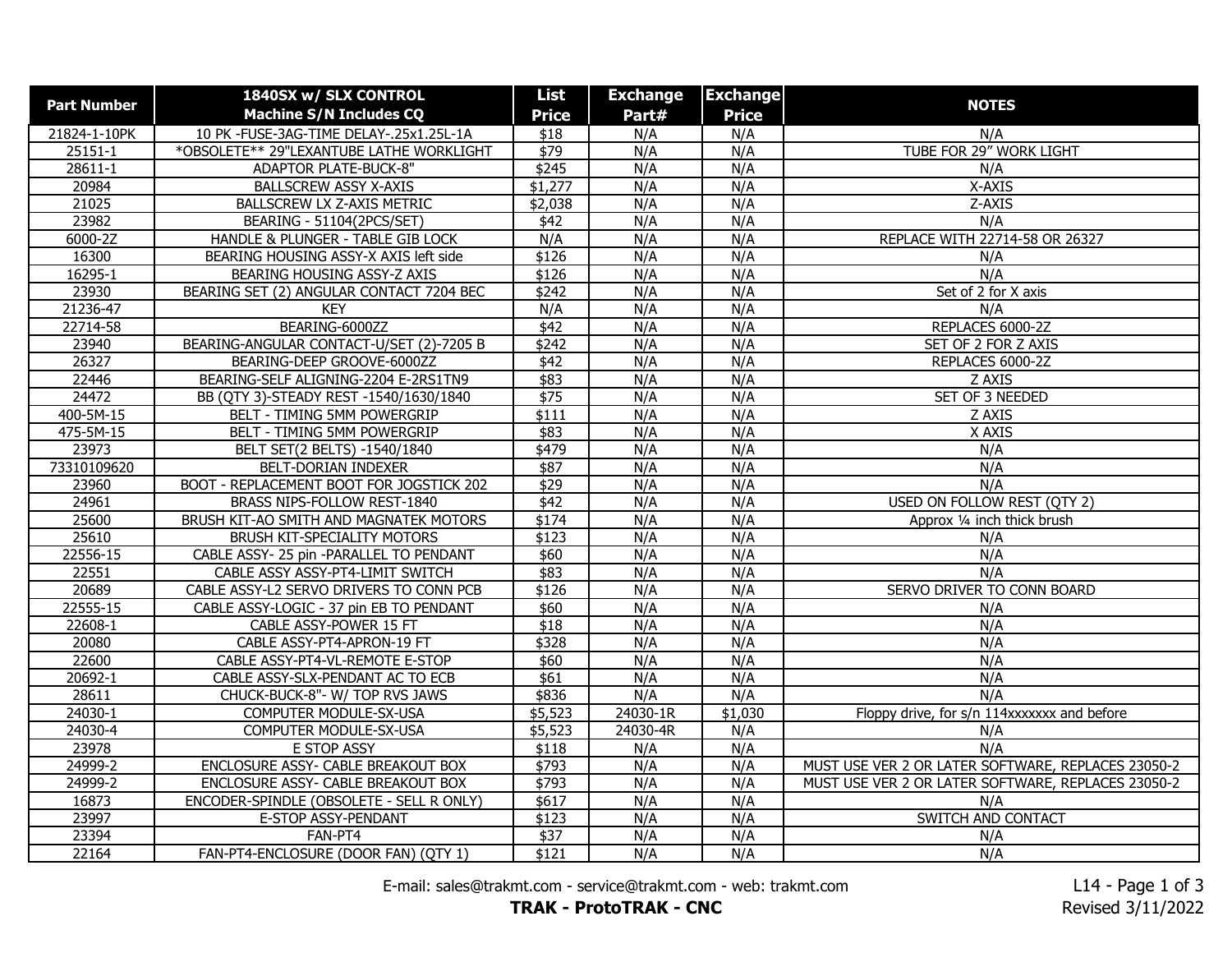| <b>Part Number</b> | 1840SX w/ SLX CONTROL                       | List             | <b>Exchange</b> | <b>Exchange</b> | <b>NOTES</b>                                |
|--------------------|---------------------------------------------|------------------|-----------------|-----------------|---------------------------------------------|
|                    | <b>Machine S/N Includes CQ</b>              | <b>Price</b>     | Part#           | <b>Price</b>    |                                             |
| 16350              | FERRULE-SPROCKET                            | \$12             | N/A             | N/A             | N/A                                         |
| 22552              | FILTER-PT4-12 X 13.8                        | \$12             | N/A             | N/A             | N/A                                         |
| 22552-1            | FILTER-PT4-5.75 X 5.75                      | $\overline{$12}$ | N/A             | N/A             | N/A                                         |
| 25078-1            | FLASH DISK REPL KIT-XP VER 2.0-6773         | \$242            | N/A             | N/A             | REV C PENDANT AND BEFORE                    |
| 25078              | FLASH DISK REPL KIT-XP VER3.X-6773 W/PER    | \$242            | N/A             | N/A             | REV D PENDANT TO REV H                      |
| 21893-2            | FUSE-500 VOLT-SLO BLO TYPE-2 AMP            | \$18             | N/A             | N/A             | N/A                                         |
| 21050-3G           | GIB-X AXIS (1840VL & CSS)                   | \$193            | N/A             | N/A             | N/A                                         |
| 21050-3F           | GIB-Z AXIS (375mm)1840VL &CSS & 2460SX      | \$168            | N/A             | N/A             | N/A                                         |
| 21241-36           | HANDLE - DOOR HANDLE, LATHES                | $\overline{$61}$ | N/A             | N/A             | N/A                                         |
| 20082-2            | HANDWHEEL - ELECTRONIC HANDWHEEL X-AXIS     | \$819            | N/A             | N/A             | <b>X-AXIS TRL</b>                           |
| 20082-3            | HANDWHEEL - ELECTRONIC HANDWHEEL Z-AXIS     | \$819            | N/A             | N/A             | N/A                                         |
| 26357              | HOSE-FLEXIBLE COOLANT - 3/8X84"             | \$67             | N/A             | N/A             | REPLACES 21050-3D                           |
| 21831-1            | <b>HOUSING-E STOP ASSY</b>                  | \$55             | N/A             | N/A             | N/A                                         |
| 20295              | JOGSTICK-ASSEMBLY                           | \$656            | N/A             | N/A             | N/A                                         |
| 22958-1            | KEY - CHUCK KEY-1630/1745/1440              | \$60             | N/A             | N/A             | N/A                                         |
| 22714-26           | LAMP - ASSY-110V 60Hz                       | \$416            | N/A             | N/A             | N/A                                         |
| 23341              | LIGHT BULB-WORK LIGHT (all - except 1840    | \$18             | N/A             | N/A             | N/A                                         |
| 22551-1            | LIMIT SWITCH ASSY-RIGHT                     | \$242            | N/A             | N/A             | X AND Z AXIS                                |
| 22683              | LIMIT SWITCH-DOOR LIMT-1540,1845,2460/70    | $\sqrt{$75}$     | N/A             | N/A             | N/A                                         |
| 22680-2            | LIMIT SWITCH-RLR PLNGR-PNL MNT-1845/2470    | \$137            | N/A             | N/A             | N/A                                         |
| 22291              | LUBE PUMP-W/CABLE-1630, 1845, 2460, 2470    | \$558            | N/A             | N/A             | N/A                                         |
| 24088-512          | MEMORY CARD-COMPACT FLASH-FORMATTED         | \$255            | N/A             | N/A             | FOR REV I AND LATER PENDANT                 |
| 24088-1            | MEMORY CARD-COMPACT FLASH-FORMATTED PCA-    | \$255            | N/A             | N/A             | FOR 24000-7 AND 24000-9 PENDANTS            |
|                    | OBSOLETE. PLEASE SEE 24042R. MODULE-SPINDLE | N/A              | 24042R          | \$793           |                                             |
| 24042              | <b>CONTROL</b>                              |                  |                 |                 | N/A                                         |
| 16775-1            | OBSOLETE. SEE 16775-1R                      | \$1,147          | 16775-1R        | \$1,024         | Z AXIS                                      |
| 24316              | OBSOLETE. SEE 24316R                        | \$1,070          | 24316R          | \$909           | X-AXIS                                      |
| 23885              | MOTOR FAN ASSY 110/220V-1540, 1630, 1840    | \$227            | N/A             | N/A             | X axis                                      |
| 21050-3E           | NOZZLE 50-06168-00                          | \$85             | N/A             | N/A             | N/A                                         |
| 21247              | NUT AND FEED SCREW ASSY -1840(KEY)          | \$462            | N/A             | N/A             | N/A                                         |
| 16452              | NUT CLAMP Z-AXIS                            | \$37             | N/A             | N/A             | X & Y AXIS                                  |
| 16314              | NUT-CLAMP-X AXIS                            | $\sqrt{$37}$     | N/A             | N/A             | X AXIS                                      |
| 21239-02           | OIL SIGHT GLASS, for side of g/box          | \$18             | N/A             | N/A             | OIL LEVEL / WITH O-RING                     |
| 21241-22           | O-RING G210                                 | $\overline{$18}$ | N/A             | N/A             | N/A                                         |
| $21241 - 20$       | O-RING G250                                 | $\overline{$18}$ | N/A             | N/A             | N/A                                         |
| 27284              | PAINT KIT - TOUCH UP                        | \$108            | N/A             | N/A             | N/A                                         |
| 24000-3            | PENDANT-SLX                                 | \$9,466          | N/A             | N/A             | Floppy drive, for s/n 114xxxxxxx and before |
| 24008-3            | PENDANT-SLX-USA-W/0 COMPUTER MODULE         | \$3,789          | N/A             | N/A             | N/A                                         |
| 16983-1            | PULLEY-SOLID 44 TEETH - 5M HTD              | \$168            | N/A             | N/A             | X & Z AXIS                                  |
| 21239-23           | PUMP - LUBE PUMP-HEADSTOCK-1840             | \$491            | N/A             | N/A             | N/A                                         |
| 23265              | PUMP COOLANT 1/8 HP                         | \$476            | N/A             | N/A             | N/A                                         |
| 21833              | PUSH BUTTON-E STOP ASSY RED TURN TO RELE    | \$68             | N/A             | N/A             | N/A                                         |

E-mail: sales@trakmt.com - service@trakmt.com - web: trakmt.com